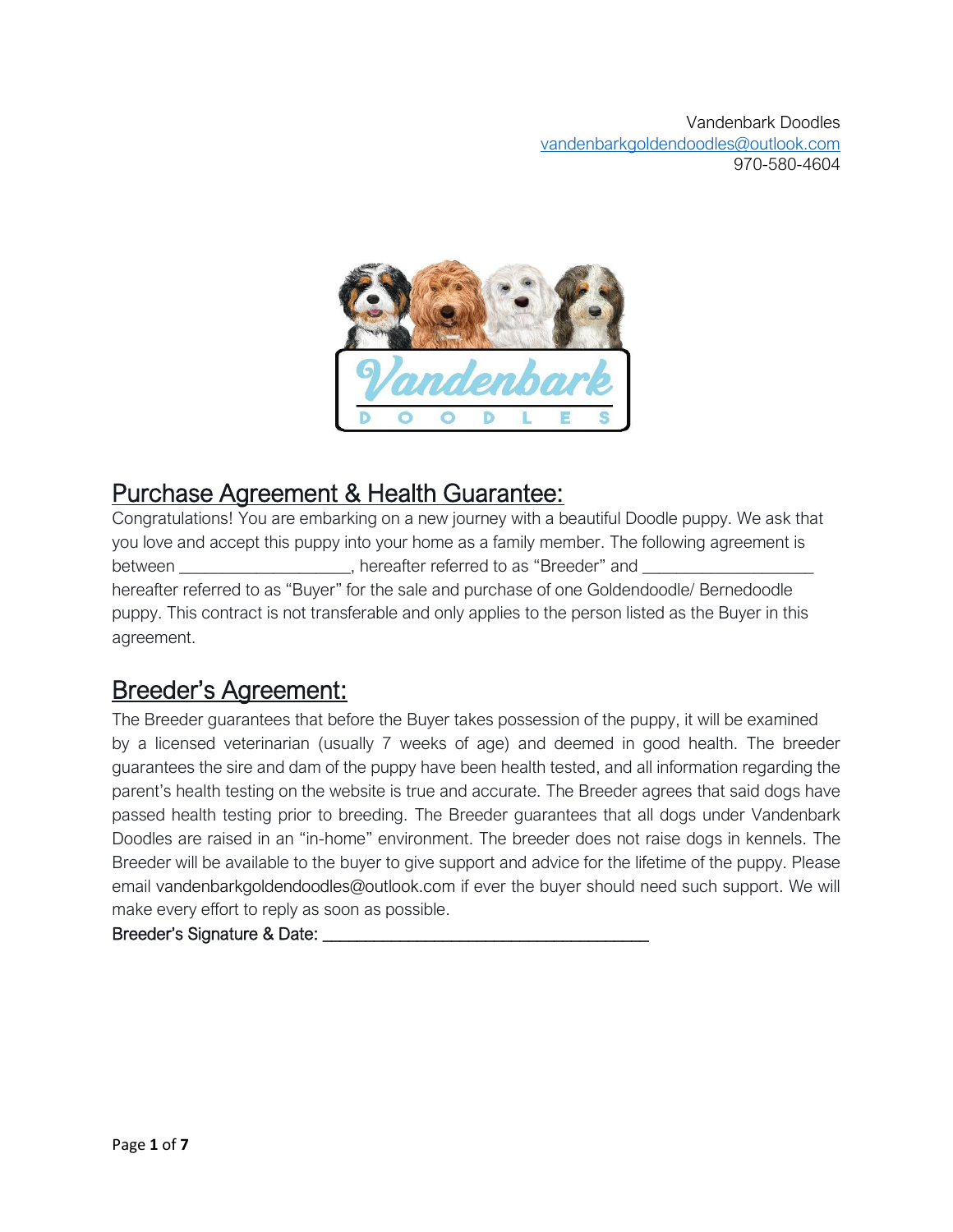# 72-Hour Guarantee

This Doodle puppy is guaranteed to be in good health at the time of pick up, delivery, or shipment (before shipment.) The Breeder also gives a 72-hour health guarantee against lifethreatening illnesses. The Buyer is encouraged to take the puppy to a licensed Veterinarian to have it examined (at Buyers cost) within 72 hours or the guarantee is void. If the puppy is found to have a pre-existing or life-threatening problem, the Buyer must notify the Breeder at once (within the 72 hour period) with the following information:

1) Name, address and phone number of the licensed Veterinarian who examined the puppy.

2) The diagnosis and all medical records.

3) If the puppy dies in the Buyer's care, proof of death is required (autopsy if needed). The Buyer needs to make arrangements to return the puppy to the Breeder (at Buyers cost) within 48 hours from the date of diagnosis with the requested information. The Breeder will then take the puppy to their veterinarian and if the same life-threatening illness is confirmed or death occurs as a result of a life-threatening illness, the Buyer is eligible for one of the following two options:

### Option 1

A refund of the paid price of your puppy with the return of the original puppy within 48 hours of examination. This excludes all delivery/shipping costs.

#### *OR*

#### Option 2

A replacement puppy from the next available litter (delivery/shipping costs not included) with the return of the original puppy within 48 hours of examination.

If it is found that the puppy does not have a life-threatening illness, the Buyer may take the puppy back and pay all related Veterinarian costs. If the Buyer declines to take the puppy back, no refund will be given. The Breeder is not responsible for associated changes which may occur with moving a puppy to a new home: mental stress, low blood sugar, loose stools or coccidia, which can be caused by stress and can develop within hours in transport and has nothing to do with good or bad breeding. The Breeder agrees to be available for guidance in transitioning the puppy to its new home should any of the above occur. The puppy is not guaranteed against diseases such as Parvovirus, Distemper, Adenovirus, Parainfluenza, Coronavirus, Leptospirosis, Bordetella and Lyme Disease. It is the new owner's responsibility to stay up to date with the puppy's vaccinations. It is also important to keep your puppy away from public areas until the full puppy vaccination series is complete. The Buyer agrees to not put puppy on public ground (such as a park, a street with high foot traffic, beach, lake, vet clinic, sport field, etc.) before the completion of the puppy vaccination series. If travel of the puppy is needed, pet carriers are a good option. An 8-week-old puppy who has had age appropriate vaccinations can still catch a contagious disease, and most likely will catch it if around a dog that suffers from the disease. When visiting your vet, always keep the puppy in a pet carrier. Please note that it is wise to be extremely caution of where you allow your puppy to walk, for up to 2 weeks after the last puppy vaccination. Vaccinations can take a couple weeks in the body before your puppy is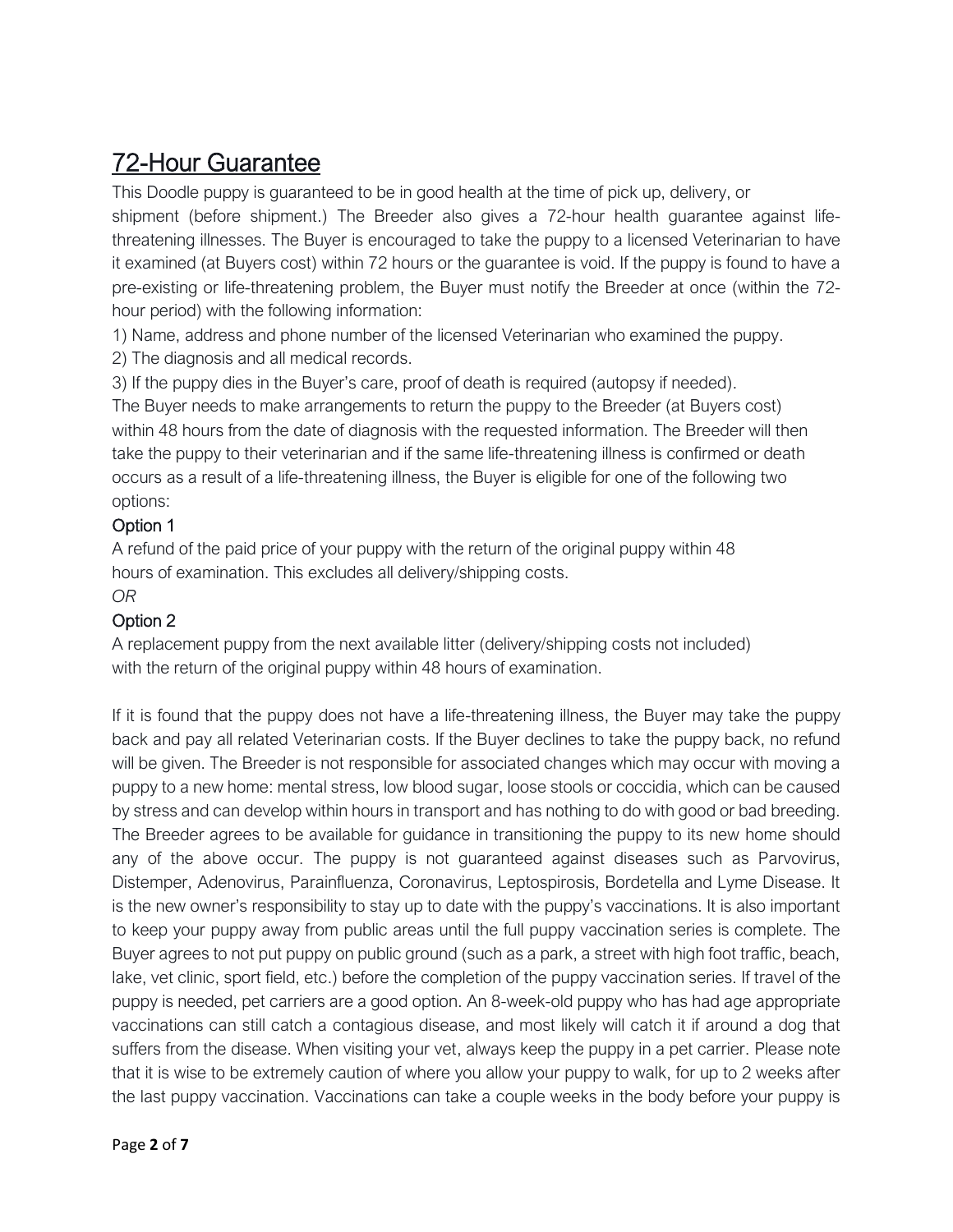fully protected. This guarantee does not apply to whipworm, roundworm, hookworm, tapeworm, coccidia, giardia, bladder infections, ear infections, urinary tract infections, undescended testicle(s) or hernias as all the above aforementioned can be common in puppies and do not affect the longevity or long-term quality of life of the puppy. The Buyer agrees that this guarantee does not cover change of mind circumstances.

#### Breeder's Signature & Date: \_\_\_\_\_\_\_\_\_\_\_\_\_\_\_\_\_\_\_\_\_\_\_\_\_\_\_\_\_\_\_\_\_\_\_\_\_\_\_\_\_\_\_\_\_\_\_\_\_\_\_\_\_\_\_\_\_\_\_\_

### Buyer's Signature & Date:

## 24-Month Health Guarantee

The Breeder agrees to a 2-year (24 month) health guarantee which covers Hip Dysplasia, eye diseases and genetic diseases that would severely affect the dog's life. The diagnosis would have to be made before the dog's 2-year birthday. The Breeder requires all medical proof (X-rays, blood work and records) of this diagnosis from the Buyers certified Veterinarian to validate the claims of the disabling genetic disease. In addition, the documented evidence should include a statement by the Buyers certified Veterinarian, that the defect is unquestionably a hereditary defect that could not have been in any way caused by environmental factors. The Buyer must get the approval of the Breeder before any surgery or treatments are to be done, otherwise this guarantee is void. Examination and testing are at the Buyer's expense and must be done by OFA or Pennhip for Hip Dysplasia and found to have a rating of moderate to severe hip dysplasia, and AVCO certified Veterinarian for PRA (Progressive Retinal Atrophy). The above testing and examinations are all at the Buyers expense. The Buyer understands the Breeder has the right to a second opinion. NOTE: If the dog is re-homed, euthanized, or disposed of in any other way, without the Breeders consent or a second opinion from the Breeders Veterinarian, the Buyer has voided this guarantee. A voided guarantee means the Buyer is no longer eligible to receive a replacement puppy or financial compensation. The Breeder agrees that should the life altering diagnosis be confirmed, then the Buyer is eligible for one of the following options:

### Option 1:

The breeder will refund *up to* 50% of the original purchase price of the puppy toward specialist recommended treatment. The Buyer must first provide proof of Veterinary expenses and a copy of a paid invoice before reimbursement is provided. Reimbursement will not exceed 50% of original purchase price for treatment reimbursement. The Buyer is never required to return their dog in this situation.

### OR

### Option 2:

The Breeder offers a replacement puppy from the next available litter. The Buyer is never required to return the original dog in this situation. If the dog is overweight, underweight or neglected, this guarantee becomes void. Please note that if the condition was caused by an injury from training, play or any other activity: the guarantee becomes void. We recommend that you do not allow your puppy to do extensive running, jumping off of high things, or extremely hard play before 2 years of age. A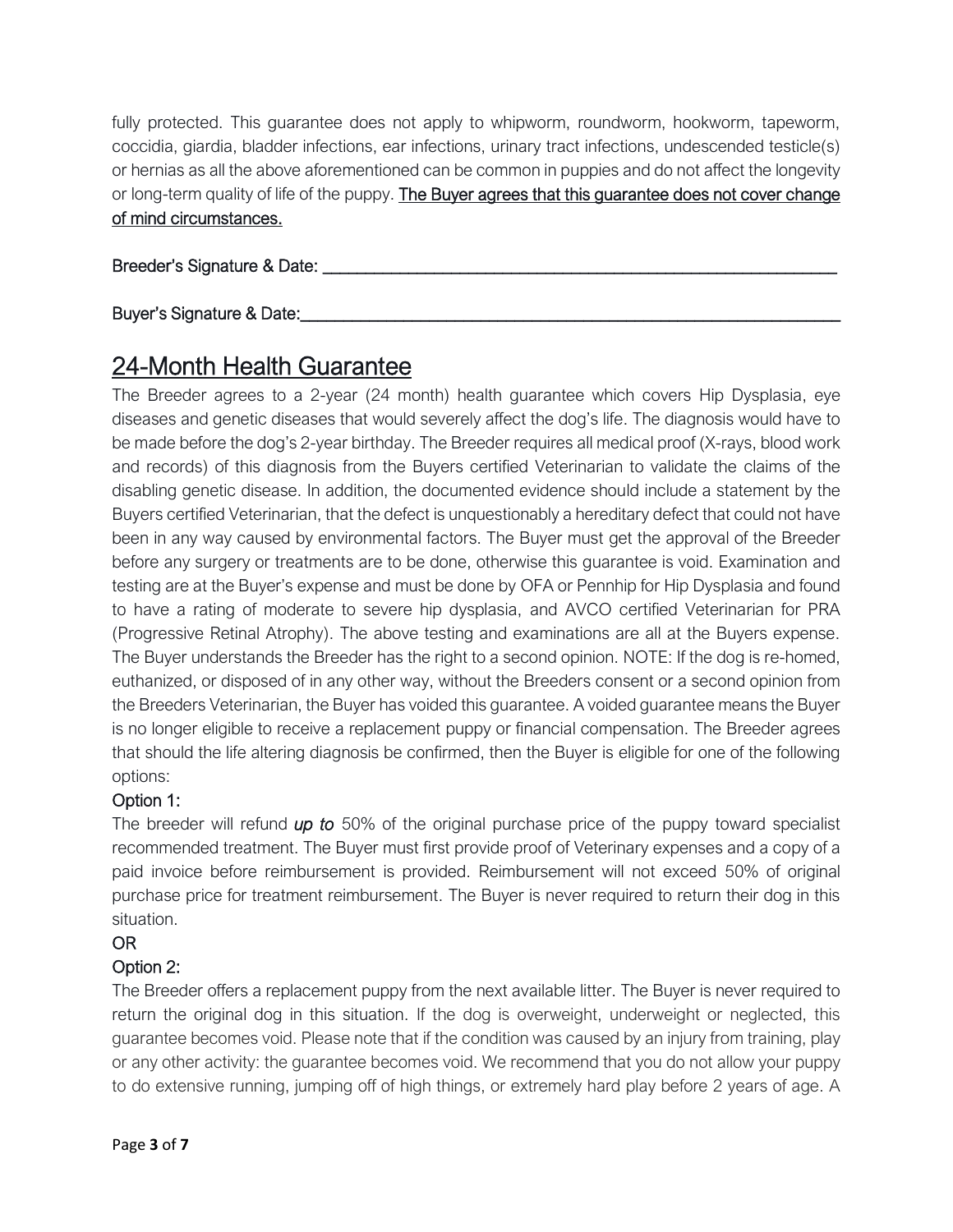dog's body is still growing and shifting up until age 2 and the above activates can effect the way their body will be formed.

The Breeder will not be held responsible for the illness or death of any dog which is found injured due to neglect, malnourishment, dehydration, accident related, or abused; that could have been prevented and treated by the dog's owner.

Breeder's Signature & Date: \_\_\_\_\_\_\_\_\_\_\_\_\_\_\_\_\_\_\_\_\_\_\_\_\_\_\_\_\_\_\_\_\_\_\_\_\_\_\_\_\_\_\_\_\_\_\_\_\_\_\_\_\_\_\_\_\_\_\_\_

Buyer's Signature & Date:

### The Buyer's Agreement:

The Buyer agrees to keep the dog current on all vaccinations, heartworm medication, flea/tick/worm prevention, and fed quality dog food as per their certified Veterinarian's recommendations for the health guarantee to be valid. Buyer's Initials:

By accepting this puppy, the Buyer agrees that all vet care, testing, X-rays and treatments are their responsibility from the day of puppy pick up. Buyer's Initials:

The Buyer agrees to provide appropriate care of the Vandenbark Doodles puppy. Appropriate care includes but not limited to the following: annual vet examinations, annual vet recommended vaccinations, heartworm medication, regular flea/tick/worm prevention, feeding the dog high quality dog food, maintaining a healthy weight on the dog, grooming and age appropriate daily exercise. Buyer's Initials:

The Buyer agrees to not allow the puppy to do extensive running, jumping off things (steps, couches, beds, etc.), playing on hard surface slick floors (hard wood, tile, linoleum) or rough play before the age of 2. The Buyer understands a dog's body is growing and shifting up until age 2 and the above activates can affect the way their body will form. Buyer's Initials:

The Buyer agrees to housing the dog indoors and not chaining or leaving the dog outside for more than 2 hours during the day or night. Buyer's Initials:

The Buyer understands and agrees that Goldendoodles and Bernedoodles require regular grooming and will have the dog groomed according to professional groomers recommendations. Buyer's Initials: \_\_\_\_\_

The Buyer will participate in basic training with the dog. Buyer's Initials:

The Buyer agrees that the puppy/dog must be spayed or neutered before the age of 15 months

from the date of birth with proof provided to Vandenbark Doodles. The Buyer understands that this is a pet only dog. All of Vandenbark Doodle's puppies are sold on a strict NON-BREEDING contract. If any Vandenbark Doodle Dog not authorized for breeding is found to be breeding, a breeding dog fee of \$7,000 USD is owed to the Breeder immediately and the dog can be reclaimed by the Breeder without notice. Legal action will be taken if needed to collect damages. All legal fees are at the Buyer's expense. Should the Buyer require the dog be rehomed, they may not place the dog in another home, shelter, rescue, etc. or any other form of ownership change without consulting the Breeder first. Buyer's Initials: \_\_\_\_\_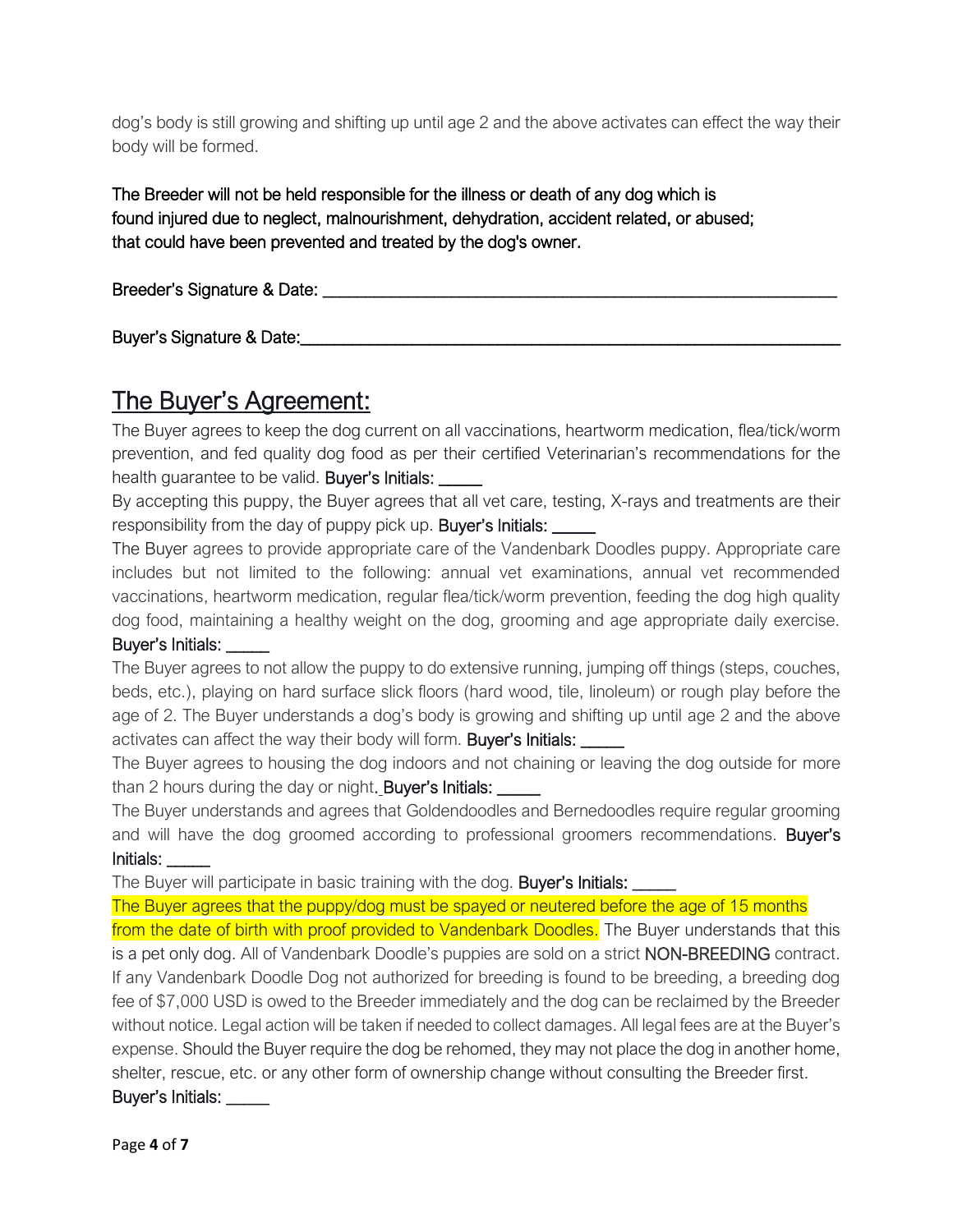Should family no longer be able to keep puppy/dog for any reason, seller MUST be notified. Seller will assist family in finding an APPROVED by us family for puppy/dog. If puppy/dog is returned to VD we will help find puppy/dog new home less the deposit and any other expenses incurred by us (vet care, food, grooming, boarding costs etc.) We will return rehoming fees to previous owner after puppy has found its new home minus the expenses listed above and original deposit amount. If it is found that the Buyer has transferred ownership of the dog or that the dog is now living in a different residence to the Buyer, in any way, without written approval from Breeder, the 24-month guarantee will become void.

#### Bu*yer's Initials: \_\_\_\_\_*

The Buyer grants permission for Vandenbark Doodles to post pictures shared to the breeder. If the Buyer is not comfortable with this, please indicate with an X in the Buyer's initial section.

Buyer's Initials: The Buyer understands that the Breeder cannot quarantee the dog to be hypoallergenic or low shedding. Buyer's Initials:

The Buyer understands that there is no guarantee to the size, color or coat of the dog at maturity. Buyer's Signature & Date: \_\_\_\_\_\_\_\_\_\_\_\_\_\_\_\_\_\_\_\_\_\_\_\_\_\_\_\_\_\_\_\_\_\_\_

### Payment Schedule:

The non-refundable deposit fee of \$250 is due upon approval of the Buyers application and will be applied to the final purchase price. Once the Buyers deposit fee is received, Buyer will be added to our "wait list" and will be notified as soon as puppies are born.

The remaining balance is due as follows:

1) Other ½ of the deposit fee (\$250) is due by the puppies 1-week birthday. (or immediately if the litter is over 1 weeks old).

2) The final payment is due no later than puppies 7-week birthday. Should the Buyer require delivery or extended boarding (after 8 weeks of age), these additional fees will also be due at the time of final payment. \*Delivery charges (if needed) to: \_\_\_\_\_\_\_\_\_\_\_\_\_\_\_\_\_\_\_\_ (\*All shipping/delivery charges are the responsibility of the buyer) TBA \*Additional Boarding charges (\$30 per day beginning after puppy reaches 8 weeks 6 days)Buyers initials to confirm above pricing is correct:

#### PAYMENT METHOD: Deposits ONLY can be made via Pay Pal to:

[vandenbarkgoldendoodles@outlook.com,](mailto:vandenbarkgoldendoodles@outlook.com) Venmo, or Zelle. Final payment can be made by Venmo @Vandenbark-Doodles ONLY if paid by puppies 7-week Birthday. A 1.9% fee will be added to Venmo final payments. Cash can be paid during pickup when puppies are 8-weeks old. This is the ONLY form of payment we can accept at pickup.

This agreement is governed under the laws of the State of Colorado and may not be altered, modified or rescinded unless agreed to in writing by Buyer and Breeder, and any actions resulting from non-compliance of the agreement will be settled in the County of Logan, in the State of Colorado. Buyer will be held liable for all legal fees and court costs. Any placement costs, maintenance costs, boarding, medical and associated miscellaneous costs related to this puppy/dog will be the responsibility of the Buyer. This Agreement is made by both parties to ensure the well being and protection of the dog. The Buyer understands that a signature on this contract is legally binding.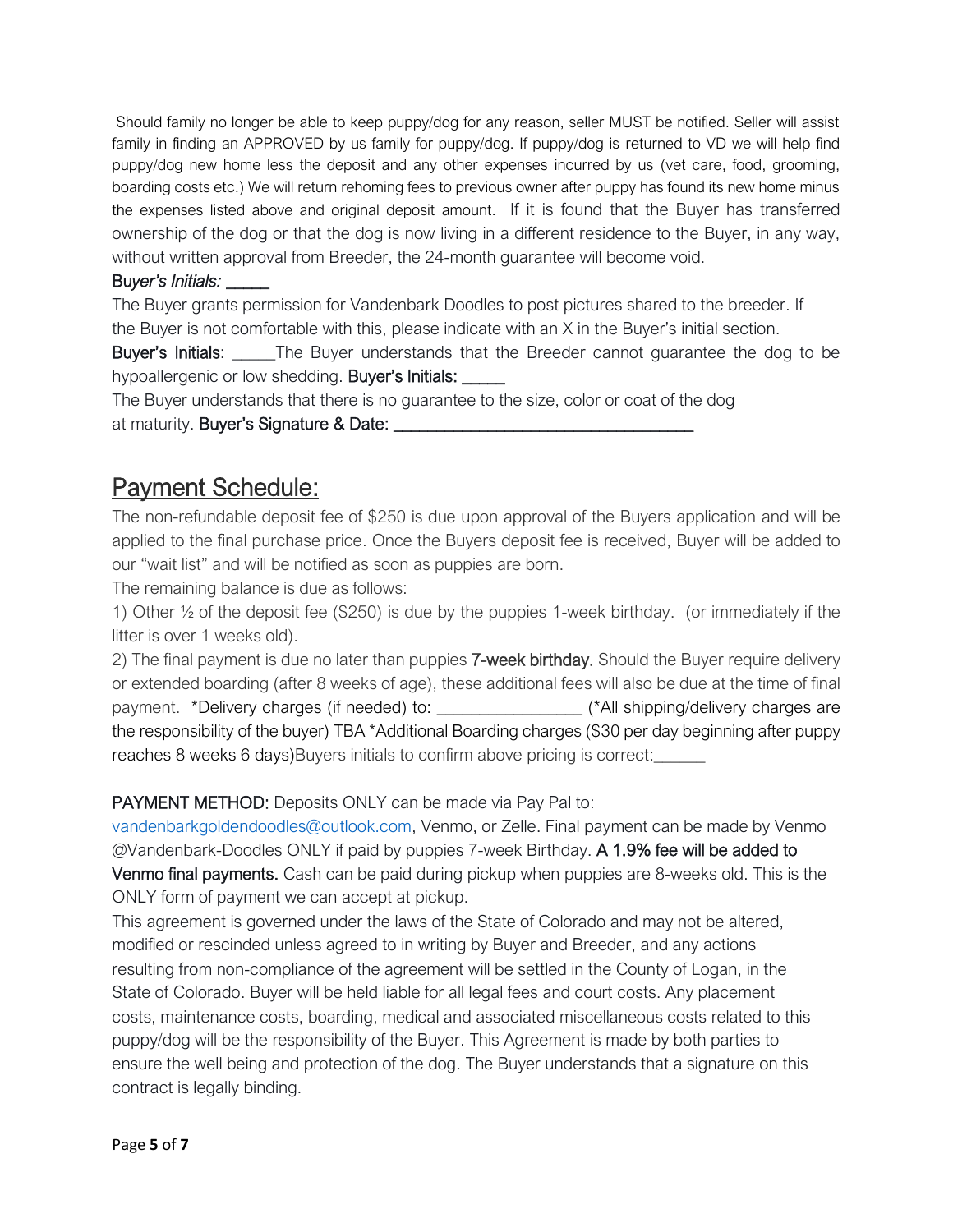I have read the above conditions; I understand them and agree to abide by them.

| FOR BREEDER USE ONLY (TO BE FILLED OUT AFTER PUPPY PICKING):<br>Description of puppy: Date born: \[mathbbstdt / / mathbstdt / Sex: M or F Color: \[mathbstdt / Color:                                            |                                                                                                    |
|------------------------------------------------------------------------------------------------------------------------------------------------------------------------------------------------------------------|----------------------------------------------------------------------------------------------------|
|                                                                                                                                                                                                                  |                                                                                                    |
| Other                                                                                                                                                                                                            |                                                                                                    |
|                                                                                                                                                                                                                  | Initial Health Guarantee expires 72 hours from pickup. Genetic Health Guarantee                    |
| expires: $\frac{1}{\sqrt{1-\frac{1}{2}}}$                                                                                                                                                                        |                                                                                                    |
|                                                                                                                                                                                                                  |                                                                                                    |
| <u>Vandenbark Doodles Puppy Bill of Sale:</u>                                                                                                                                                                    |                                                                                                    |
| Seller's:                                                                                                                                                                                                        | Buyer's:                                                                                           |
| Printed Name                                                                                                                                                                                                     | Printed Name                                                                                       |
|                                                                                                                                                                                                                  |                                                                                                    |
|                                                                                                                                                                                                                  |                                                                                                    |
|                                                                                                                                                                                                                  |                                                                                                    |
|                                                                                                                                                                                                                  |                                                                                                    |
|                                                                                                                                                                                                                  | Upon payment of the balance of ______________ + deposit of ______________ paid by the buyer to the |
| seller of (the "Purchase Price") receipt which is hereby acknowledged, Seller grants, sells, conveys the<br>ownership of the following dog to Buyer.                                                             |                                                                                                    |
|                                                                                                                                                                                                                  |                                                                                                    |
|                                                                                                                                                                                                                  |                                                                                                    |
|                                                                                                                                                                                                                  |                                                                                                    |
|                                                                                                                                                                                                                  |                                                                                                    |
|                                                                                                                                                                                                                  |                                                                                                    |
|                                                                                                                                                                                                                  |                                                                                                    |
|                                                                                                                                                                                                                  |                                                                                                    |
| State of Health: <b>State of Health: State of Health: State of Health: State of Health: State of Health: State of Health: State of Health: State of Health: State of Health: State of Health: State of Healt</b> |                                                                                                    |
|                                                                                                                                                                                                                  |                                                                                                    |